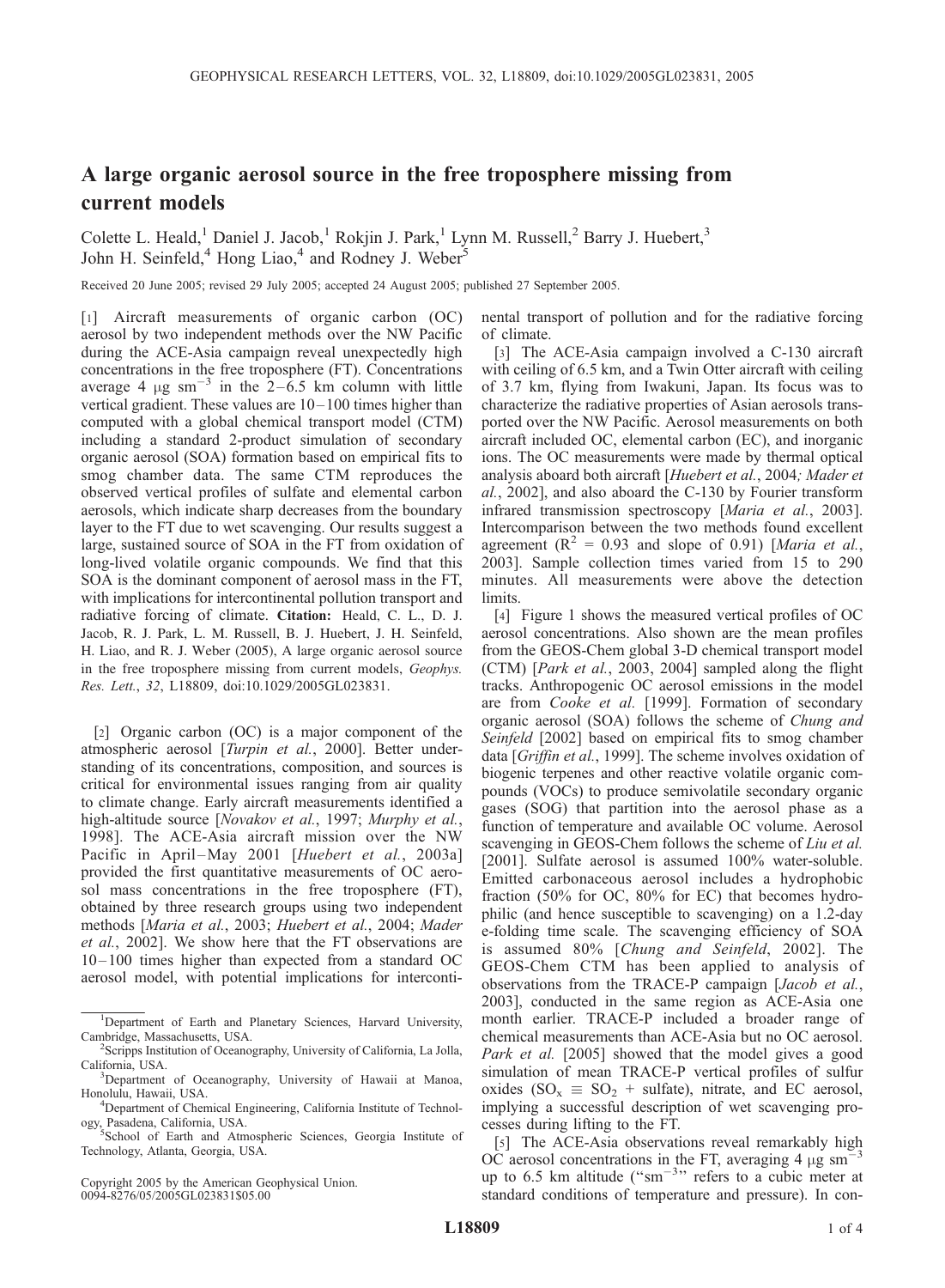

Figure 1. Mean vertical profiles of organic carbon (OC) aerosol concentrations from the ACE-Asia aircraft mission off the coast of Japan. Observations are shown in black, with individual measurements as crosses. Results from the GEOS-Chem model are shown in red with standard deviations for each altitude interval. The number of observations in each averaging interval is shown at the right of each panel. Model values are sampled along the flight tracks.

trast, observed sulfate concentrations drop rapidly with altitude (Figure 2), as was found also in TRACE-P [Park et al., 2005]. EC aerosol concentrations measured in TRACE-P [Clarke et al., 2004] also show a rapid decline with altitude due to scavenging (Figure 2), as discussed by Park et al. [2005]. Only a few EC aerosol measurements were made in the FT in ACE-Asia [Huebert et al., 2004] and are shown as symbols in Figure 2; concentrations were generally low, consistent with TRACE-P, although there are two high outliers which are not correlated with CO or sulfate and for which we have no explanation.

[6] The GEOS-Chem model reproduces the observed decreases of sulfate and EC concentrations with altitude, as shown in Figure 2. For sulfate the model is too high by about 50%; there is a similar overestimate in the TRACE-P data, which is corrected when comparison is done for  $SO_x$ instead [Park et al., 2005], implying that the model error is in the rate of  $SO_2$  oxidation. By contrast to sulfate and EC, there is considerable discrepancy between model and observations for OC aerosol. The model is 50% too low in the boundary layer, which could reflect a factor of 2 underestimate in Asian emissions. It is a factor of 10–100 too low in the FT, which cannot be simply explained by such a correction to emissions. Observations of CO in TRACE-P showed a strong biomass burning influence from SE Asia in air masses sampled in the FT south of  $30^{\circ}$ N but not at the

higher latitudes where ACE-Asia took place [Liu et al., 2003]. ACE-Asia was also conducted later in the season, when biomass burning had abated [Heald et al., 2003]. Maria et al. [2003] did not find an association of elevated OC aerosol in ACE-Asia with air masses originating from SE Asia. Satellite fire maps show no Siberian fires during that period. We find no correlation of OC aerosol with potassium, a tracer of biomass burning [Ma et al., 2003].

[7] *Maria et al.* [2003] showed that OC aerosol concentrations in ACE-Asia were correlated with CO, a product of inefficient combustion and more generally a tracer of Asian outflow. However, we find that this correlation is weak when only data in the FT are considered. Although the highest free tropospheric OC aerosol observations in ACE-Asia are associated with elevated CO, there is a free tropospheric background of  $1-3 \mu$ g sm<sup>-3</sup> that is not correlated with CO or sulfate.

[8] Reconciling model results with the observed OC aerosol concentrations in the FT is not easily achieved. Most of the free tropospheric OC aerosol in the model is primary and of Asian origin. Simulated SOA concentrations in the FT do not exceed 0.03  $\mu$ g sm<sup>-3</sup>, and the mean SOG/SOA mass concentration ratio is 4. We could increase SOA concentrations in the model by assuming that SOA condensation takes place on all aerosols (not just preexisting OC) or by otherwise increasing the



Figure 2. Mean vertical profiles of OC/sulfate mass ratio (left) and sulfate concentrations (center) from the ACE-Asia campaign, and elemental carbon (EC) aerosol concentrations from the TRACE-P campaign (right). Observations are shown in black. GEOS-Chem model results are shown in red, with standard deviations of concentrations for each altitude interval. Individual EC observations from the ACE-Asia campaign are shown as blue symbols. The number of observations in each averaging interval is shown at the right of each panel. Model values are sampled along the flight tracks.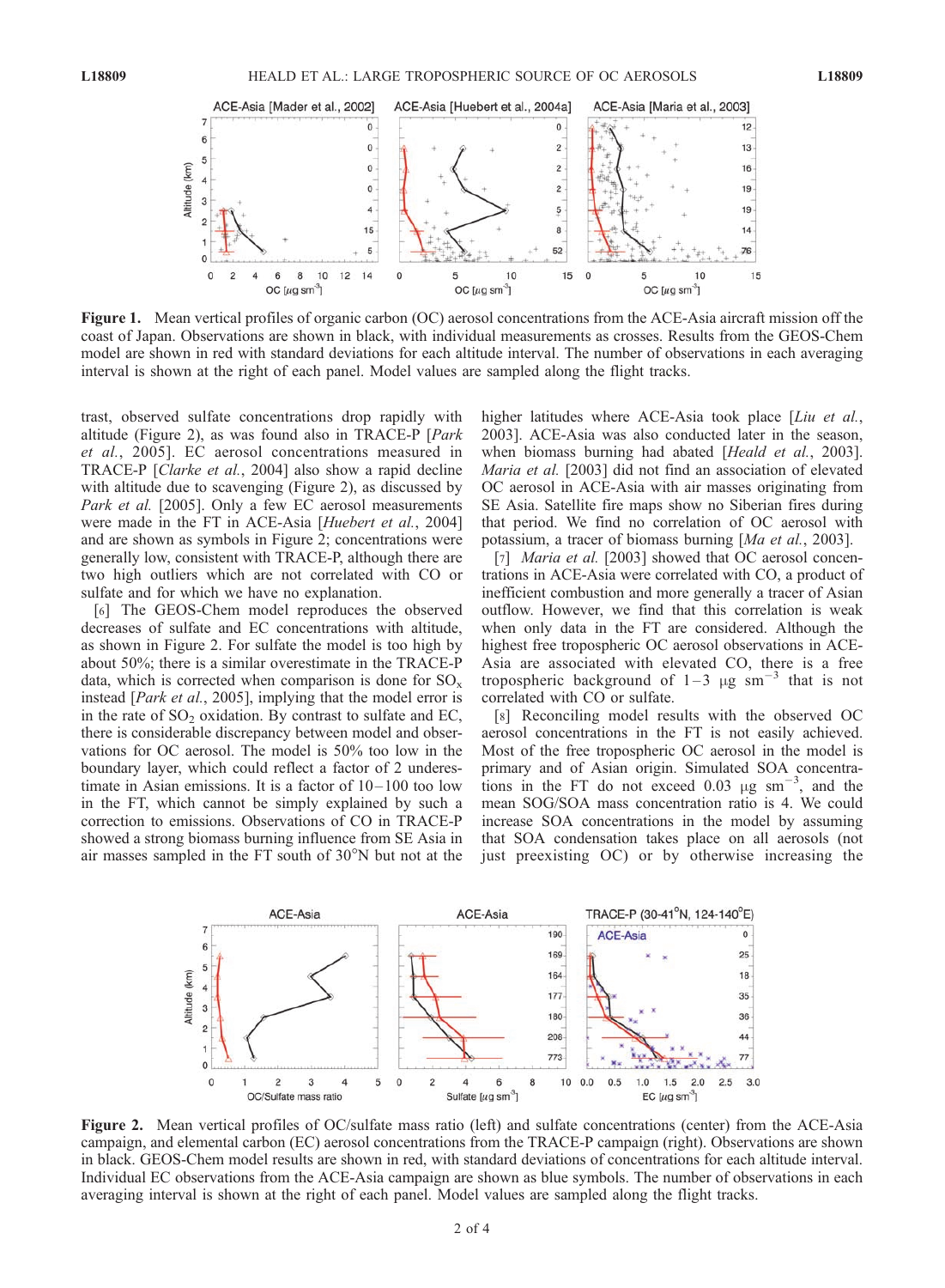partitioning to the aerosol phase, but this allows only a factor of  $2-4$  increase. The *Maria et al.* [2003] observations indicate that a substantial fraction of the OC aerosol mass was water-soluble. It seems unlikely that OC aerosol would be less water-soluble than EC, which shows a strong decrease of concentrations with altitude that is captured by the model (Figure 2). A sensitivity simulation with decreased conversion efficiency of carbonaceous aerosols from hydrophobic to hydrophilic (e-folding time of 10 days) demonstrated only small increases in OC aerosol concentrations in the FT.

[9] Simple adjustments to the model sources of SOA are not satisfactory either. SOA in the Chung and Seinfeld [2002] mechanism is solely biogenic but this is consistent with current understanding of SOA formation outside urban areas [Tsigaridis and Kanakidou, 2003]. Aromatic compounds are thought to provide the main anthropogenic source of SOA [Kanakidou et al., 2005], but the corresponding emissions in the Streets et al. [2003] inventory are 7 times lower (by carbon mass) than the biogenic SOA precursor emissions [Guenther et al., 1995] in East Asia. A GEOS-Chem simulation of aromatic hydrocarbon observations in TRACE-P does not indicate an underestimate of regional sources in the *Streets et al.* [2003] inventory (M. Fu, personal communication, 2005). SOA formation can be enhanced in the presence of acid catalysts [*Jang et al.*, 2002], but this effect is at most 40% [Gao et al., 2004].

[10] The most likely explanation for the free tropospheric OC concentrations observed in ACE-Asia is the sustained formation of SOA following the venting of insoluble VOCs to the FT. SOA formation in the Chung and Seinfeld [2002] mechanism occurs in the first stage of oxidation of the emitted hydrocarbons (within hours of emission for terpenes). As pointed out by Aumont et al. [2000], *Derwent et al.* [2003], and *Bonn et al.* [2004], successive generations of oxidation products would add to the condensable pool. Product yields could also be different at the cold temperatures of the FT; for example, oxy radicals RO could add  $O_2$  instead of thermolyze [Johnson et al., 2004], promoting subsequent OC aerosol formation. SOA yields at ambient low nitrogen oxides concentrations may also be underestimated by smog chamber data [Song] et al., 2005].

[11] Previous field studies offer evidence for sustained SOA formation in aging air masses. Ship observations by de Gouw et al. [2005] off New England show continued SOA formation in North American air masses after aging times of  $2-3$  days. *Kawamura et al.* [2005] find rapid halogenmediated SOA formation in the Arctic at sunrise, implying the presence of long-lived SOA precursors. Crahan et al. [2004] and *Maria et al.* [2004] report enhanced SOA formation under cloudy conditions. SOA particles produced in the FT can be transported over long distances because precipitation is infrequent. Assuming a 2-week lifetime for aerosols in the FT [Balkanski et al., 1993], a uniform 1  $\mu$ g sm<sup>-3</sup> global background of organic carbon aerosol in the  $2-7$  km column would require a steady state source of 105 TgC  $yr^{-1}$ . Annual VOC emissions are estimated to be  $\sim$ 500–1000 TgC yr<sup>-1</sup> [Intergovernmental Panel for Climate Change (IPCC ), 2001]. Global source estimates for acetone and methanol, known to be important gasphase OC species in the FT, are by comparison, 30 and

90 TgC yr<sup>-1</sup> respectively [IPCC, 2001; Jacob et al., 2005]. Measurements by *Wiley et al.* [2000] indicate a global dissolved organic carbon flux in rainwater of 400 TgC  $yr^{-1}$ . Despite uncertainties in the OC lifetime, the FT OC aerosol background suggested by the ACE-Asia observations is therefore not inconsistent with independent estimates of the global organic carbon balance.

[12] An anthropogenic source for this OC in the FT would have significant implications for intercontinental pollution transport and for radiative forcing of climate. Previous GEOS-Chem analyses of transpacific transport of anthropogenic Asian aerosols to North America found it to be dominated by sulfate because of efficient scavenging of OC aerosol from Asian outflow [Park et al., 2003, 2004]. However, recent observations by *Jaffe et al.* [2005] at a western U.S. mountain site indicate that air masses of Asian and marine origins have twice as much OC aerosol (0.53  $\mu$ g m<sup>-3</sup>) as sulfate (0.24  $\mu$ g m<sup>-3</sup>). The ACE-Asia observations have an OC/sulfate mass ratio of 3 in the FT (Figure 2), consistent with the Jaffe et al. [2005] data. A uniform OC aerosol concentration of 4  $\mu$ g sm<sup>-3</sup> in the 2-7 km column, based on the ACE-Asia data (Figure 1), would have an optical depth of 0.057 at 550 nm and 50% relative humidity according to the Global Aerosol Data Set [ $K\ddot{o}pke$  *et al.*, 1997], with a top-of-atmosphere radiative forcing of  $-1.2$  W m<sup>-2</sup> [Haywood and Shine, 1995]. Ground and ship-based measurements of aerosol optical depth (AOD) during ACE-Asia were typically in the range 0.3–0.8 [*Ouinn et al., 2004; Eck et al., 2005*].

[13] Further work to understand the large free tropospheric source of SOA revealed by the ACE-Asia observations is needed. Field measurements in other regions should be conducted. Laboratory studies should probe SOA formation over aging periods of several days and at cold temperatures and low pressures. Improved model mechanisms should be developed to match the constraints from the field observations and assess the environmental implications of this previously unrecognized SOA burden.

[14] Acknowledgments. This work was supported by NASA ACMAP and NSF-ATM. The authors thank Teresa Campos for the ACE-Asia CO data and Jordi Dachs, Dan Jaffe, Doug Worsnop and Steve Maria for useful discussions.

## References

- Aumont, B., S. Madronich, I. Bey, and G. S. Tyndall (2000), Contribution of secondary VOC to the composition of aqueous atmospheric particles: A modeling approach, J. Atmos. Chem., 35, 59 – 75.
- Balkanski, Y. J., D. J. Jacob, G. M. Gardner, W. C. Graustein, and K. K. Turekian (1993), Transport and residence times of tropospheric aerosols inferred from a global three-dimensional simulation of <sup>210</sup>Pb, *J. Geophys.* Res., 98(D11), 20,573 – 20,586.
- Bonn, B., R. von Kuhlmann, and M. G. Lawrence (2004), High contribution of biogenic hydroperoxides to secondary organic aerosol formation, Geophys. Res. Lett., 31, L10108, doi:10.1029/2003GL019172.
- Chung, S. H., and J. H. Seinfeld (2002), Global distribution and climate forcing of carbonaceous aerosols, J. Geophys. Res., 107(D19), 4407, doi:10.1029/2001JD001397.
- Clarke, A. D., et al. (2004), Size distributions and mixtures of dust and black carbon aerosol in Asian outflow: Physiochemistry and optical properties, *J. Geophys. Res.*, 109, D15S09, doi:10.1029/2003JD004378.
- Cooke, W. F., C. Liousse, H. Cachier, and J. Feichter (1999), Construction of a  $1^{\circ} \times 1^{\circ}$  fossil fuel emission data set for carbonaceous aerosol and implementation and radiative impact in the ECHAM4 model, J. Geophys. Res, 104(D18), 22,137 – 22,162.
- Crahan, K. K., et al. (2004), Speciation of organic aerosols in the tropical mid-Pacific and their relationship to light scattering, J. Atmos. Sci., 61, 2544 – 2558.